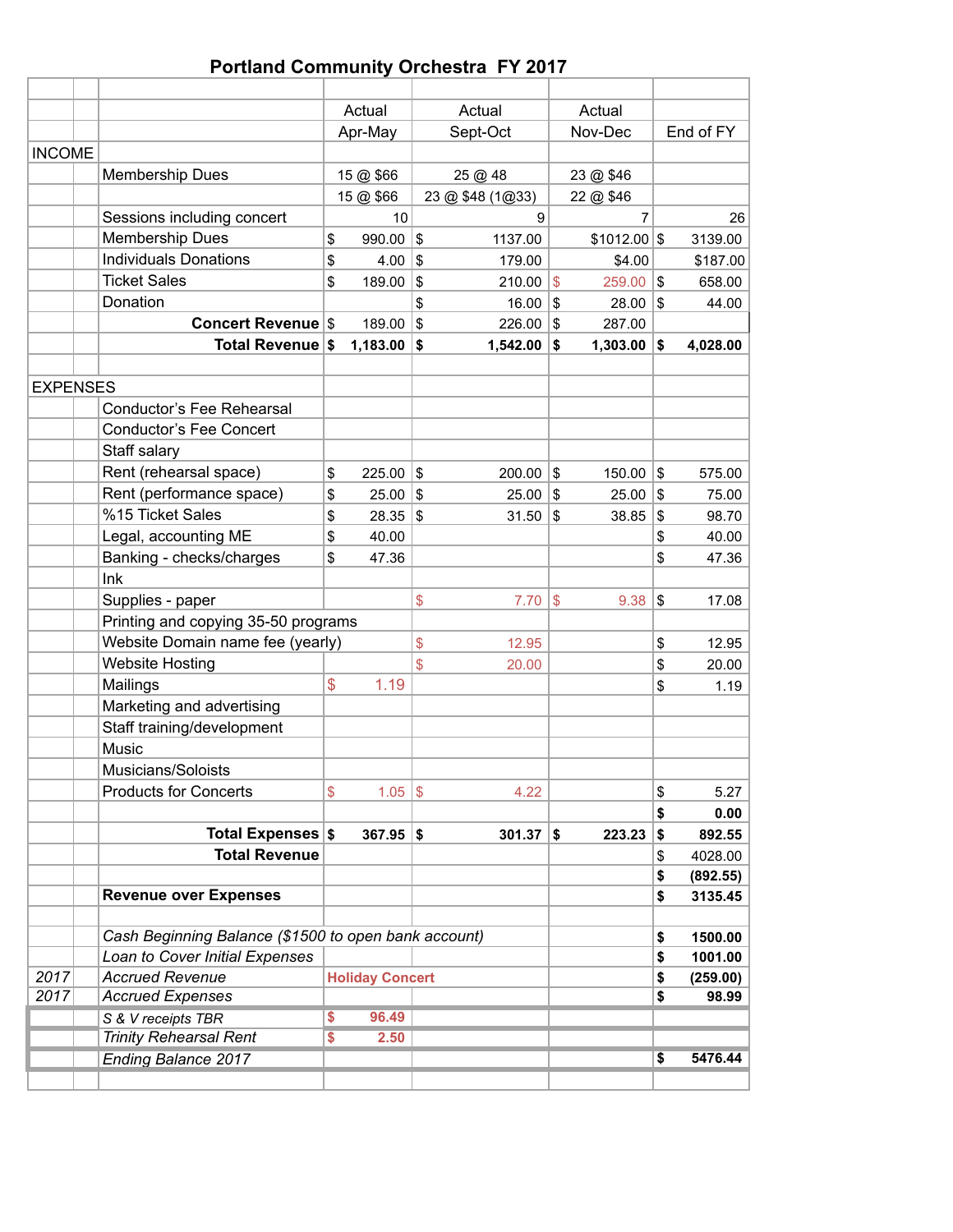| 2024 Budget: Summary by Program<br>Version<br>Program 1<br>Program 2<br>Agency<br>Revenue<br>1,020<br><b>Sales</b><br>Fee for service<br>700<br>$\qquad \qquad \blacksquare$<br>Contracts<br>850<br>$\overline{\phantom{0}}$<br>Individuals<br>Board<br>200<br>200<br>$\blacksquare$<br>400<br>600<br>Corporate<br>Foundation<br>1,650<br><b>Public Agency</b><br>-<br>-<br>Fundraisers and events<br>$\blacksquare$<br>$\qquad \qquad \blacksquare$<br>Endowment<br>20<br>$\overline{7}$<br>Interest income<br>$\qquad \qquad \blacksquare$<br>Miscellaneous<br>1<br>Total cash revenue<br>\$<br>2,670<br>\$<br>2,550<br>\$<br>\$<br>Total in-kind revenue $\frac{1}{2}$<br>538<br>\$<br>\$<br><b>Total Revenue</b><br>2,670<br>2,550<br><b>Expenses</b><br>1,587<br>1,232<br>Staff salary and benefits<br>752<br>Occupancy (rent and utilities)<br>562<br>Insurance<br>165<br>Legal, accounting<br>100<br>$\overline{\phantom{a}}$<br>$\qquad \qquad$<br>Equipment<br>$\blacksquare$<br>Supplies<br>35<br>23<br>85<br>Printing and copying<br>15<br>120<br>Telecommunications<br>425<br>Travel and meetings<br>Marketing and advertising<br>1,050<br>-<br>Staff training/development<br>715<br>$\overline{\phantom{a}}$<br>Contract services<br>1,200<br>Other<br>-<br>$\overline{\phantom{a}}$<br>Other<br>-<br>-<br>Other<br>$\blacksquare$<br>$\overline{\phantom{0}}$<br>(2,030)<br>858<br>Expense allocation<br>666<br>Total cash expenses<br>1,874<br>2,565<br>3,121<br>538<br>Total in-kind expenses<br>$\blacksquare$<br><b>Total Expenses</b><br>2,412<br>2,565<br>3,121 | Sample Nonprofit |  |  |  |
|-------------------------------------------------------------------------------------------------------------------------------------------------------------------------------------------------------------------------------------------------------------------------------------------------------------------------------------------------------------------------------------------------------------------------------------------------------------------------------------------------------------------------------------------------------------------------------------------------------------------------------------------------------------------------------------------------------------------------------------------------------------------------------------------------------------------------------------------------------------------------------------------------------------------------------------------------------------------------------------------------------------------------------------------------------------------------------------------------------------------------------------------------------------------------------------------------------------------------------------------------------------------------------------------------------------------------------------------------------------------------------------------------------------------------------------------------------------------------------------------------------------------------------------------------------------------------------------|------------------|--|--|--|
|                                                                                                                                                                                                                                                                                                                                                                                                                                                                                                                                                                                                                                                                                                                                                                                                                                                                                                                                                                                                                                                                                                                                                                                                                                                                                                                                                                                                                                                                                                                                                                                     |                  |  |  |  |
|                                                                                                                                                                                                                                                                                                                                                                                                                                                                                                                                                                                                                                                                                                                                                                                                                                                                                                                                                                                                                                                                                                                                                                                                                                                                                                                                                                                                                                                                                                                                                                                     |                  |  |  |  |
|                                                                                                                                                                                                                                                                                                                                                                                                                                                                                                                                                                                                                                                                                                                                                                                                                                                                                                                                                                                                                                                                                                                                                                                                                                                                                                                                                                                                                                                                                                                                                                                     |                  |  |  |  |
|                                                                                                                                                                                                                                                                                                                                                                                                                                                                                                                                                                                                                                                                                                                                                                                                                                                                                                                                                                                                                                                                                                                                                                                                                                                                                                                                                                                                                                                                                                                                                                                     |                  |  |  |  |
|                                                                                                                                                                                                                                                                                                                                                                                                                                                                                                                                                                                                                                                                                                                                                                                                                                                                                                                                                                                                                                                                                                                                                                                                                                                                                                                                                                                                                                                                                                                                                                                     |                  |  |  |  |
|                                                                                                                                                                                                                                                                                                                                                                                                                                                                                                                                                                                                                                                                                                                                                                                                                                                                                                                                                                                                                                                                                                                                                                                                                                                                                                                                                                                                                                                                                                                                                                                     |                  |  |  |  |
|                                                                                                                                                                                                                                                                                                                                                                                                                                                                                                                                                                                                                                                                                                                                                                                                                                                                                                                                                                                                                                                                                                                                                                                                                                                                                                                                                                                                                                                                                                                                                                                     |                  |  |  |  |
|                                                                                                                                                                                                                                                                                                                                                                                                                                                                                                                                                                                                                                                                                                                                                                                                                                                                                                                                                                                                                                                                                                                                                                                                                                                                                                                                                                                                                                                                                                                                                                                     |                  |  |  |  |
|                                                                                                                                                                                                                                                                                                                                                                                                                                                                                                                                                                                                                                                                                                                                                                                                                                                                                                                                                                                                                                                                                                                                                                                                                                                                                                                                                                                                                                                                                                                                                                                     |                  |  |  |  |
|                                                                                                                                                                                                                                                                                                                                                                                                                                                                                                                                                                                                                                                                                                                                                                                                                                                                                                                                                                                                                                                                                                                                                                                                                                                                                                                                                                                                                                                                                                                                                                                     |                  |  |  |  |
|                                                                                                                                                                                                                                                                                                                                                                                                                                                                                                                                                                                                                                                                                                                                                                                                                                                                                                                                                                                                                                                                                                                                                                                                                                                                                                                                                                                                                                                                                                                                                                                     |                  |  |  |  |
|                                                                                                                                                                                                                                                                                                                                                                                                                                                                                                                                                                                                                                                                                                                                                                                                                                                                                                                                                                                                                                                                                                                                                                                                                                                                                                                                                                                                                                                                                                                                                                                     |                  |  |  |  |
|                                                                                                                                                                                                                                                                                                                                                                                                                                                                                                                                                                                                                                                                                                                                                                                                                                                                                                                                                                                                                                                                                                                                                                                                                                                                                                                                                                                                                                                                                                                                                                                     |                  |  |  |  |
|                                                                                                                                                                                                                                                                                                                                                                                                                                                                                                                                                                                                                                                                                                                                                                                                                                                                                                                                                                                                                                                                                                                                                                                                                                                                                                                                                                                                                                                                                                                                                                                     |                  |  |  |  |
|                                                                                                                                                                                                                                                                                                                                                                                                                                                                                                                                                                                                                                                                                                                                                                                                                                                                                                                                                                                                                                                                                                                                                                                                                                                                                                                                                                                                                                                                                                                                                                                     |                  |  |  |  |
|                                                                                                                                                                                                                                                                                                                                                                                                                                                                                                                                                                                                                                                                                                                                                                                                                                                                                                                                                                                                                                                                                                                                                                                                                                                                                                                                                                                                                                                                                                                                                                                     |                  |  |  |  |
|                                                                                                                                                                                                                                                                                                                                                                                                                                                                                                                                                                                                                                                                                                                                                                                                                                                                                                                                                                                                                                                                                                                                                                                                                                                                                                                                                                                                                                                                                                                                                                                     |                  |  |  |  |
|                                                                                                                                                                                                                                                                                                                                                                                                                                                                                                                                                                                                                                                                                                                                                                                                                                                                                                                                                                                                                                                                                                                                                                                                                                                                                                                                                                                                                                                                                                                                                                                     |                  |  |  |  |
|                                                                                                                                                                                                                                                                                                                                                                                                                                                                                                                                                                                                                                                                                                                                                                                                                                                                                                                                                                                                                                                                                                                                                                                                                                                                                                                                                                                                                                                                                                                                                                                     |                  |  |  |  |
|                                                                                                                                                                                                                                                                                                                                                                                                                                                                                                                                                                                                                                                                                                                                                                                                                                                                                                                                                                                                                                                                                                                                                                                                                                                                                                                                                                                                                                                                                                                                                                                     |                  |  |  |  |
|                                                                                                                                                                                                                                                                                                                                                                                                                                                                                                                                                                                                                                                                                                                                                                                                                                                                                                                                                                                                                                                                                                                                                                                                                                                                                                                                                                                                                                                                                                                                                                                     |                  |  |  |  |
|                                                                                                                                                                                                                                                                                                                                                                                                                                                                                                                                                                                                                                                                                                                                                                                                                                                                                                                                                                                                                                                                                                                                                                                                                                                                                                                                                                                                                                                                                                                                                                                     |                  |  |  |  |
|                                                                                                                                                                                                                                                                                                                                                                                                                                                                                                                                                                                                                                                                                                                                                                                                                                                                                                                                                                                                                                                                                                                                                                                                                                                                                                                                                                                                                                                                                                                                                                                     |                  |  |  |  |
|                                                                                                                                                                                                                                                                                                                                                                                                                                                                                                                                                                                                                                                                                                                                                                                                                                                                                                                                                                                                                                                                                                                                                                                                                                                                                                                                                                                                                                                                                                                                                                                     |                  |  |  |  |
|                                                                                                                                                                                                                                                                                                                                                                                                                                                                                                                                                                                                                                                                                                                                                                                                                                                                                                                                                                                                                                                                                                                                                                                                                                                                                                                                                                                                                                                                                                                                                                                     |                  |  |  |  |
|                                                                                                                                                                                                                                                                                                                                                                                                                                                                                                                                                                                                                                                                                                                                                                                                                                                                                                                                                                                                                                                                                                                                                                                                                                                                                                                                                                                                                                                                                                                                                                                     |                  |  |  |  |
|                                                                                                                                                                                                                                                                                                                                                                                                                                                                                                                                                                                                                                                                                                                                                                                                                                                                                                                                                                                                                                                                                                                                                                                                                                                                                                                                                                                                                                                                                                                                                                                     |                  |  |  |  |
|                                                                                                                                                                                                                                                                                                                                                                                                                                                                                                                                                                                                                                                                                                                                                                                                                                                                                                                                                                                                                                                                                                                                                                                                                                                                                                                                                                                                                                                                                                                                                                                     |                  |  |  |  |
|                                                                                                                                                                                                                                                                                                                                                                                                                                                                                                                                                                                                                                                                                                                                                                                                                                                                                                                                                                                                                                                                                                                                                                                                                                                                                                                                                                                                                                                                                                                                                                                     |                  |  |  |  |
|                                                                                                                                                                                                                                                                                                                                                                                                                                                                                                                                                                                                                                                                                                                                                                                                                                                                                                                                                                                                                                                                                                                                                                                                                                                                                                                                                                                                                                                                                                                                                                                     |                  |  |  |  |
|                                                                                                                                                                                                                                                                                                                                                                                                                                                                                                                                                                                                                                                                                                                                                                                                                                                                                                                                                                                                                                                                                                                                                                                                                                                                                                                                                                                                                                                                                                                                                                                     |                  |  |  |  |
|                                                                                                                                                                                                                                                                                                                                                                                                                                                                                                                                                                                                                                                                                                                                                                                                                                                                                                                                                                                                                                                                                                                                                                                                                                                                                                                                                                                                                                                                                                                                                                                     |                  |  |  |  |
|                                                                                                                                                                                                                                                                                                                                                                                                                                                                                                                                                                                                                                                                                                                                                                                                                                                                                                                                                                                                                                                                                                                                                                                                                                                                                                                                                                                                                                                                                                                                                                                     |                  |  |  |  |
|                                                                                                                                                                                                                                                                                                                                                                                                                                                                                                                                                                                                                                                                                                                                                                                                                                                                                                                                                                                                                                                                                                                                                                                                                                                                                                                                                                                                                                                                                                                                                                                     |                  |  |  |  |
|                                                                                                                                                                                                                                                                                                                                                                                                                                                                                                                                                                                                                                                                                                                                                                                                                                                                                                                                                                                                                                                                                                                                                                                                                                                                                                                                                                                                                                                                                                                                                                                     |                  |  |  |  |
|                                                                                                                                                                                                                                                                                                                                                                                                                                                                                                                                                                                                                                                                                                                                                                                                                                                                                                                                                                                                                                                                                                                                                                                                                                                                                                                                                                                                                                                                                                                                                                                     |                  |  |  |  |
|                                                                                                                                                                                                                                                                                                                                                                                                                                                                                                                                                                                                                                                                                                                                                                                                                                                                                                                                                                                                                                                                                                                                                                                                                                                                                                                                                                                                                                                                                                                                                                                     |                  |  |  |  |
|                                                                                                                                                                                                                                                                                                                                                                                                                                                                                                                                                                                                                                                                                                                                                                                                                                                                                                                                                                                                                                                                                                                                                                                                                                                                                                                                                                                                                                                                                                                                                                                     |                  |  |  |  |
|                                                                                                                                                                                                                                                                                                                                                                                                                                                                                                                                                                                                                                                                                                                                                                                                                                                                                                                                                                                                                                                                                                                                                                                                                                                                                                                                                                                                                                                                                                                                                                                     |                  |  |  |  |
|                                                                                                                                                                                                                                                                                                                                                                                                                                                                                                                                                                                                                                                                                                                                                                                                                                                                                                                                                                                                                                                                                                                                                                                                                                                                                                                                                                                                                                                                                                                                                                                     |                  |  |  |  |
|                                                                                                                                                                                                                                                                                                                                                                                                                                                                                                                                                                                                                                                                                                                                                                                                                                                                                                                                                                                                                                                                                                                                                                                                                                                                                                                                                                                                                                                                                                                                                                                     |                  |  |  |  |
|                                                                                                                                                                                                                                                                                                                                                                                                                                                                                                                                                                                                                                                                                                                                                                                                                                                                                                                                                                                                                                                                                                                                                                                                                                                                                                                                                                                                                                                                                                                                                                                     |                  |  |  |  |
|                                                                                                                                                                                                                                                                                                                                                                                                                                                                                                                                                                                                                                                                                                                                                                                                                                                                                                                                                                                                                                                                                                                                                                                                                                                                                                                                                                                                                                                                                                                                                                                     |                  |  |  |  |
|                                                                                                                                                                                                                                                                                                                                                                                                                                                                                                                                                                                                                                                                                                                                                                                                                                                                                                                                                                                                                                                                                                                                                                                                                                                                                                                                                                                                                                                                                                                                                                                     |                  |  |  |  |
|                                                                                                                                                                                                                                                                                                                                                                                                                                                                                                                                                                                                                                                                                                                                                                                                                                                                                                                                                                                                                                                                                                                                                                                                                                                                                                                                                                                                                                                                                                                                                                                     |                  |  |  |  |
|                                                                                                                                                                                                                                                                                                                                                                                                                                                                                                                                                                                                                                                                                                                                                                                                                                                                                                                                                                                                                                                                                                                                                                                                                                                                                                                                                                                                                                                                                                                                                                                     |                  |  |  |  |
|                                                                                                                                                                                                                                                                                                                                                                                                                                                                                                                                                                                                                                                                                                                                                                                                                                                                                                                                                                                                                                                                                                                                                                                                                                                                                                                                                                                                                                                                                                                                                                                     |                  |  |  |  |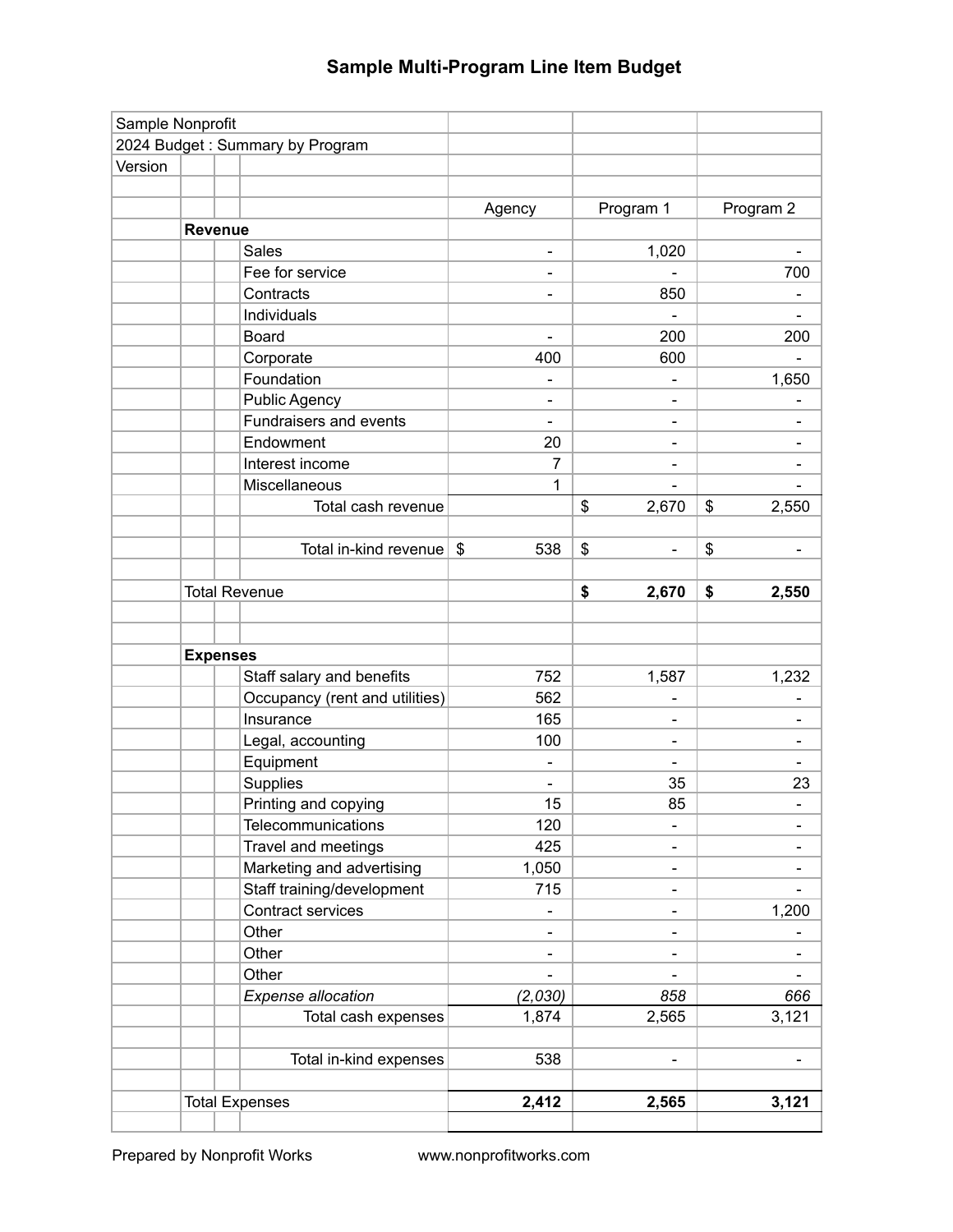|  | <b>Revenue over Expenses</b> | 105 |  |
|--|------------------------------|-----|--|
|  |                              |     |  |
|  |                              |     |  |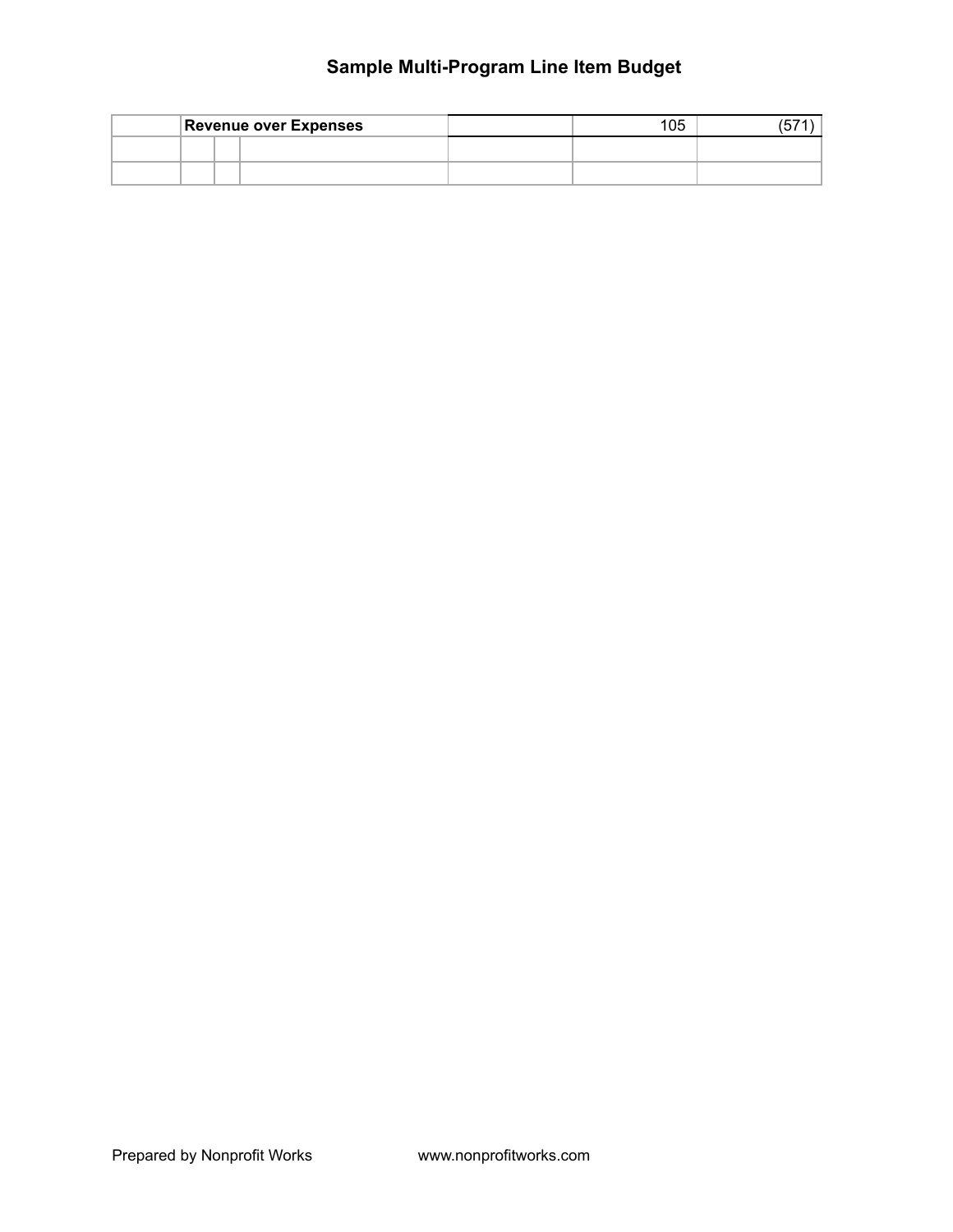| Program 3                    | Total     |             |                        |
|------------------------------|-----------|-------------|------------------------|
|                              |           |             |                        |
| $\qquad \qquad \blacksquare$ | 1,020     |             |                        |
| 675                          | 1,375     |             |                        |
|                              | 850       |             |                        |
|                              |           |             |                        |
| 200                          | 600       |             |                        |
|                              | 1,000     |             |                        |
|                              | 1,650     |             |                        |
| 750                          | 750       |             |                        |
|                              |           |             |                        |
| 1,000                        | 1,000     |             |                        |
|                              | 20        |             |                        |
|                              | 7         |             |                        |
|                              | 1         |             |                        |
| \$<br>2,625                  |           | Crosscheck: |                        |
|                              |           |             |                        |
| \$                           | \$<br>538 | Crosscheck: | \$<br>538              |
|                              |           |             |                        |
| \$<br>2,625                  |           |             |                        |
|                              |           |             |                        |
|                              |           |             |                        |
|                              |           |             |                        |
| 938                          | 4,510     | Crosscheck: | ${\mathbb S}$<br>4,510 |
|                              | 562       |             |                        |
|                              | 165       |             |                        |
|                              | 100       |             |                        |
| 250                          | 250       |             |                        |
| 40                           | 98        |             |                        |
| $\overline{\phantom{0}}$     | 100       |             |                        |
|                              | 120       |             |                        |
|                              | 425       |             |                        |
|                              | 1,050     |             |                        |
|                              | 715       |             |                        |
|                              | 1,200     |             |                        |
|                              |           |             |                        |
|                              |           |             |                        |
|                              |           |             |                        |
| 507                          |           |             |                        |
| 1,735                        | 9,295     | Crosscheck: | \$<br>9,295            |
|                              |           |             |                        |
|                              | 538       |             |                        |
| -                            |           |             |                        |
|                              |           |             |                        |
| 1,735                        | 9,833     |             |                        |
|                              |           |             |                        |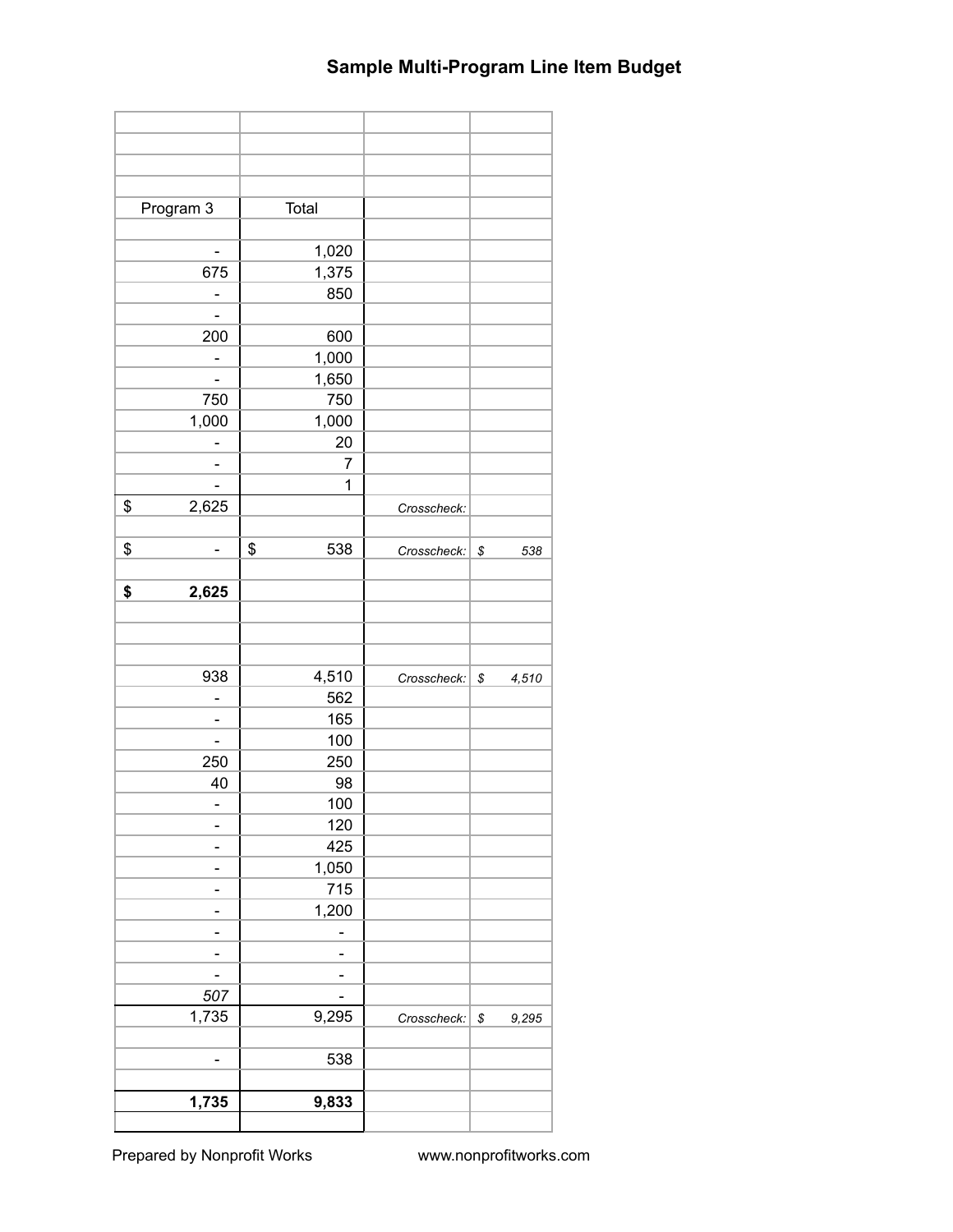| 890 |  |  |
|-----|--|--|
|     |  |  |
|     |  |  |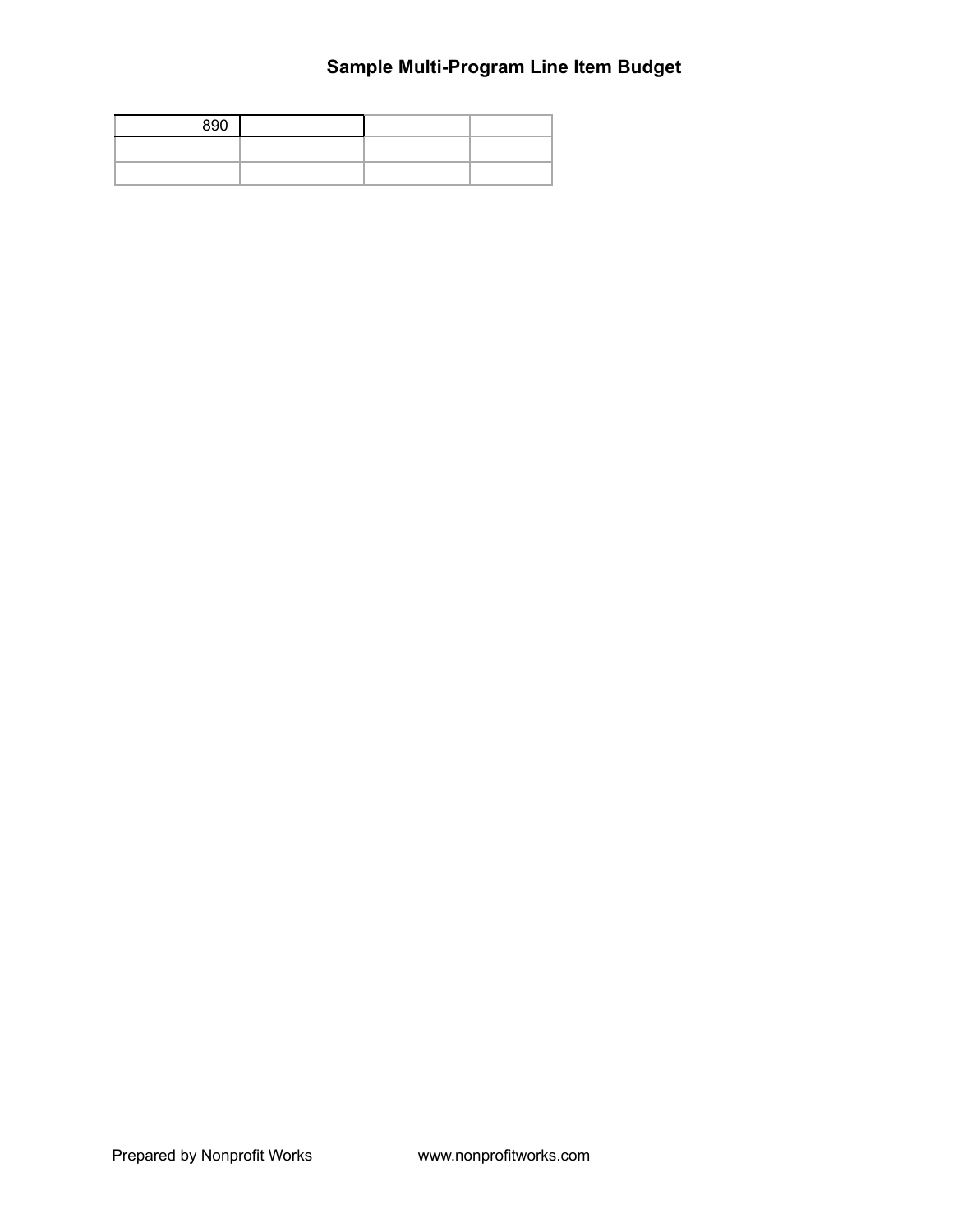| Sample Nonprofit |                                |                      |                                                |          |
|------------------|--------------------------------|----------------------|------------------------------------------------|----------|
|                  | 2024 Budget: Allocation Scheme |                      |                                                |          |
| Version          | 1.0                            |                      |                                                |          |
|                  |                                |                      |                                                |          |
|                  |                                |                      | Overhead expenses are allocated according to t |          |
|                  |                                |                      |                                                |          |
|                  |                                |                      | Comp &                                         | $%$ to   |
|                  |                                |                      | <b>Benefits</b>                                | Allocate |
|                  |                                |                      |                                                |          |
|                  |                                | Agency               | 752                                            | 17%      |
|                  |                                | Prog 1               | 1,587                                          | 35%      |
|                  |                                | Prog 2               | 1,232                                          | 27%      |
|                  |                                | Prog 3               | 938                                            | 21%      |
|                  |                                |                      |                                                |          |
|                  |                                | Total                | 4,510                                          | 100%     |
|                  |                                |                      |                                                |          |
|                  |                                |                      |                                                |          |
|                  |                                |                      | Overhead expenses are defined as the following |          |
|                  |                                | Occupancy            |                                                |          |
|                  |                                | Insurance            |                                                |          |
|                  |                                | Legal                |                                                |          |
|                  |                                | Printing and copying |                                                |          |
|                  |                                | Telecommunications   |                                                |          |
|                  |                                | Travel and meetings  |                                                |          |
|                  |                                |                      | Marketing and advertising                      |          |
|                  |                                |                      |                                                |          |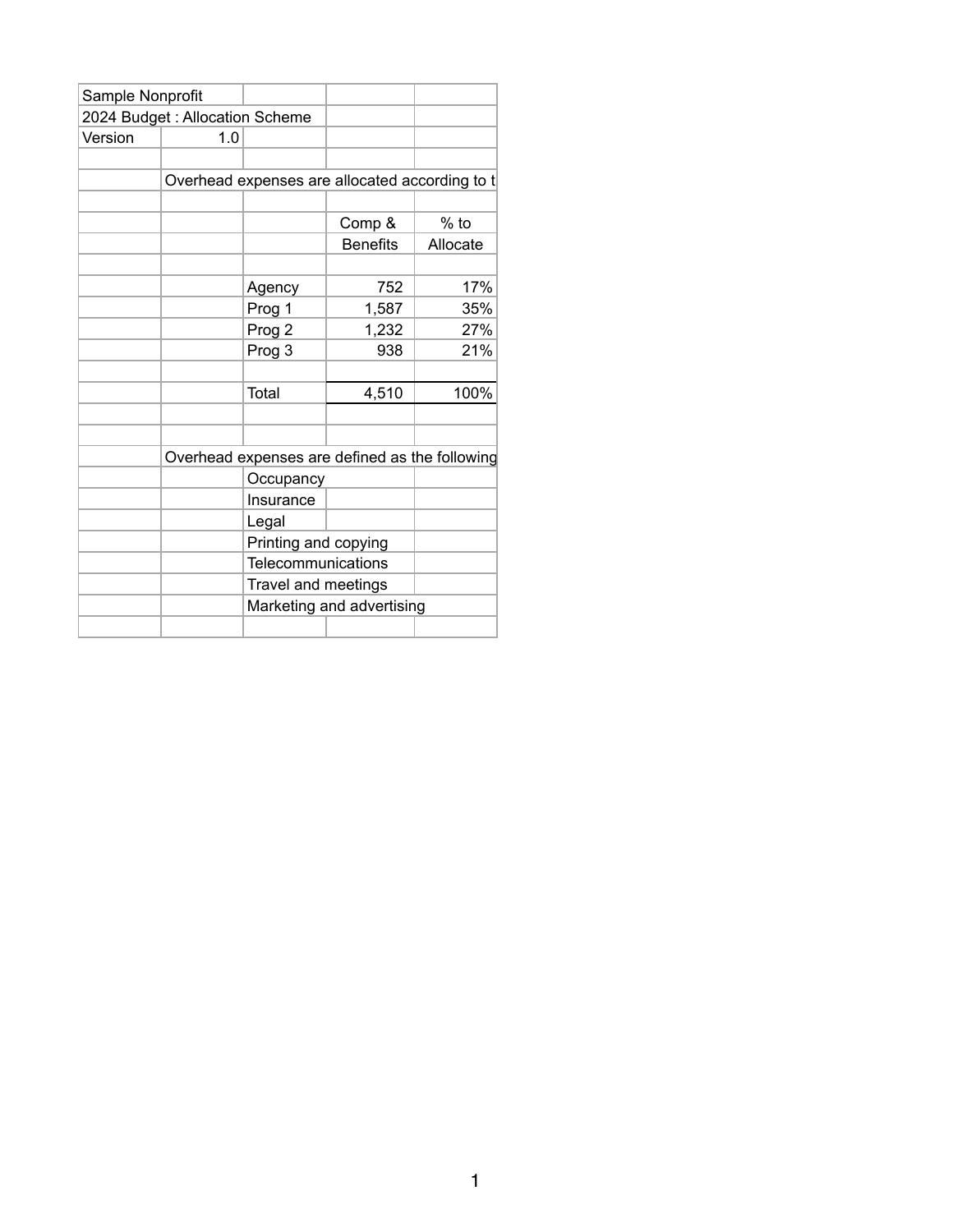| Sample Nonprofit |                              |                                                 |       |       |
|------------------|------------------------------|-------------------------------------------------|-------|-------|
|                  | 2024 Budget : Revenue Detail |                                                 |       |       |
| Version          |                              |                                                 |       |       |
|                  |                              |                                                 |       |       |
|                  | Sales                        |                                                 |       |       |
|                  |                              | Site visits. 12 Orgs at \$85 per org            | 12    | 85    |
|                  |                              |                                                 |       |       |
|                  | Fee for service              |                                                 |       |       |
|                  |                              | Serve 35 per week @ 20 weeks @ \$1 / service    | 700   | 1.00  |
|                  |                              | Serve 15 per week @ 30 weeks @ \$1.50 / service | 450   | 1.50  |
|                  | Contracts                    |                                                 |       |       |
|                  |                              | Site visits. 10 Orgs.                           | 10    | 85    |
|                  |                              |                                                 |       |       |
|                  | Individuals                  |                                                 |       |       |
|                  |                              | FY 2023 Giving + 5%                             |       | 1.05  |
|                  |                              |                                                 |       |       |
|                  | Board                        |                                                 |       |       |
|                  |                              | 12 Board members @ \$50                         | 12    | 50    |
|                  |                              |                                                 |       |       |
|                  | Corporate                    |                                                 |       |       |
|                  |                              | <b>Value Groceries</b>                          | 1     | 300   |
|                  |                              | Lucky Lou's                                     | 1     | 300   |
|                  |                              | Simbiotic Hardware                              | 1     | 400   |
|                  |                              |                                                 |       |       |
|                  |                              |                                                 |       |       |
|                  | Foundation                   |                                                 |       |       |
|                  |                              | Your Foundation                                 | 1     | 1,250 |
|                  |                              | The Perfect Fund                                | 1     | 400   |
|                  |                              |                                                 |       |       |
|                  | <b>Public Agency</b>         |                                                 |       |       |
|                  |                              | County                                          | 1     | 750   |
|                  |                              |                                                 |       |       |
|                  |                              | Fundraisers and events                          |       |       |
|                  |                              | Christmas Gala: Goal 50 attendees @ \$20        | 50    | 20    |
|                  |                              |                                                 |       |       |
|                  | Endowment                    |                                                 |       |       |
|                  |                              | Investments \$1000 @ 2%                         | 1,000 | 0.02  |
|                  |                              |                                                 |       |       |
|                  | Interest income              |                                                 |       |       |
|                  |                              | ACME Bank money market                          |       |       |
|                  |                              |                                                 |       |       |
|                  | Miscellaneous                |                                                 |       |       |
|                  |                              | General                                         |       |       |
|                  |                              |                                                 |       |       |
|                  |                              |                                                 |       |       |
|                  |                              | Subtotal revenue (cash)                         |       |       |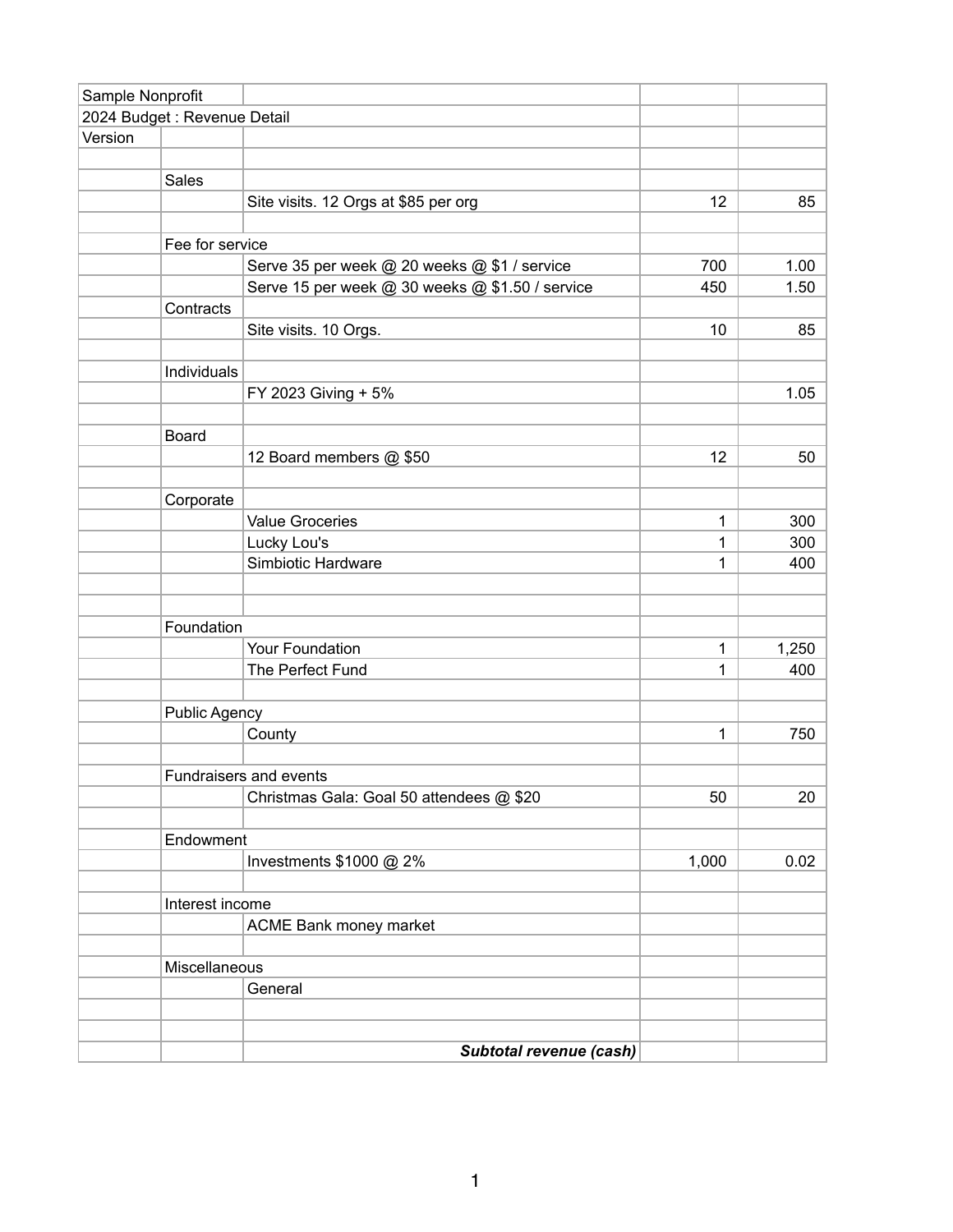| Prog 1       |
|--------------|
|              |
|              |
|              |
| Prog 2       |
| Prog 3       |
|              |
| Prog 1       |
|              |
|              |
|              |
|              |
|              |
|              |
| Unrestricted |
|              |
|              |
|              |
| Prog 1       |
| Prog 1       |
| Agency       |
|              |
|              |
|              |
|              |
| Prog 2       |
| Prog 2       |
|              |
|              |
| Prog 3       |
|              |
|              |
|              |
| Prog 3       |
|              |
|              |
| Agency       |
|              |
|              |
|              |
| Agency       |
|              |
|              |
|              |
|              |
|              |
|              |
|              |
|              |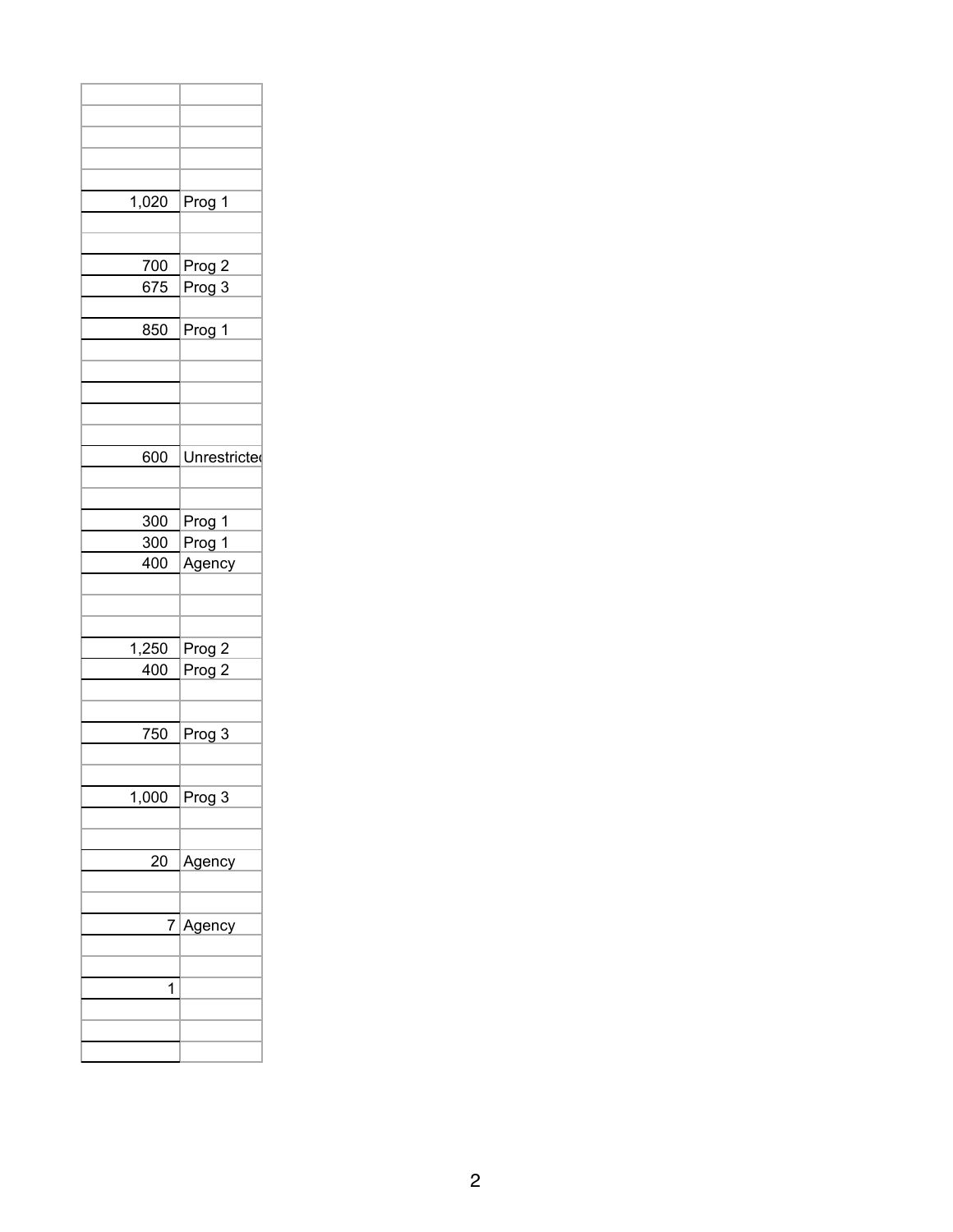| Sample Nonprofit |                |                             |  |
|------------------|----------------|-----------------------------|--|
|                  |                |                             |  |
|                  |                |                             |  |
|                  |                |                             |  |
|                  |                | <b>FMV</b>                  |  |
| Event 1          |                |                             |  |
|                  | 3 cases wine   | 150.00                      |  |
|                  | Case glassware | 25.00                       |  |
|                  |                |                             |  |
| Occupancy        |                |                             |  |
|                  | 1 month rent   | 38.00                       |  |
|                  |                |                             |  |
|                  |                |                             |  |
| Legal/Audit      | Consultation   | 325.00                      |  |
|                  |                |                             |  |
|                  |                | \$538.00                    |  |
|                  |                | 2024 Budget: In Kind Detail |  |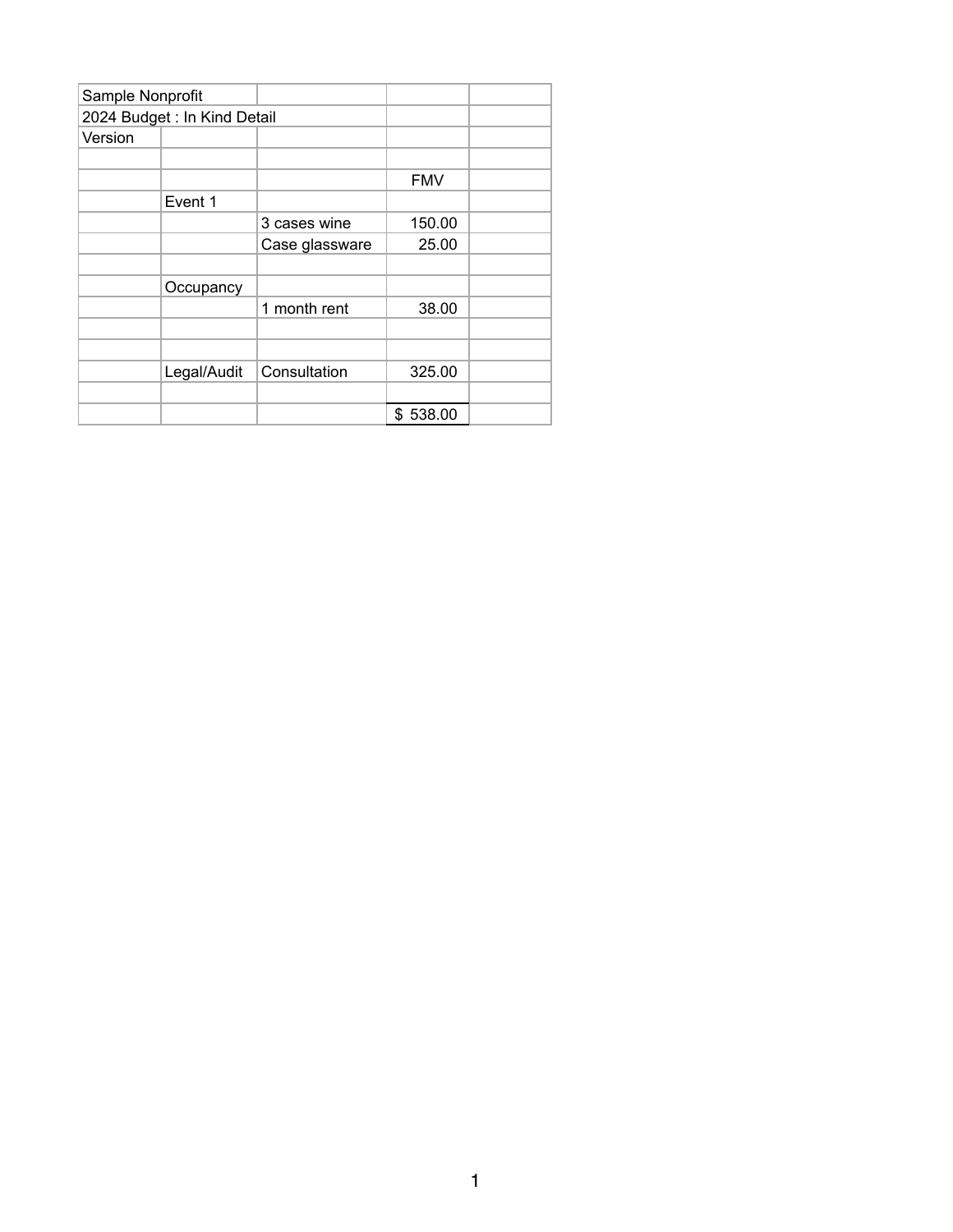| Sample Nonprofit |                                  |            |                     |            |              |
|------------------|----------------------------------|------------|---------------------|------------|--------------|
|                  | 2024 Budget: Compensation Detail |            |                     |            |              |
| Version          |                                  |            |                     |            | Crosschecks: |
|                  |                                  |            |                     |            | Allocated    |
|                  |                                  | As Set     |                     | <b>FTE</b> | \$           |
|                  | Salary 1                         | 1,300      |                     | 1.00       | 1,300        |
|                  | Salary 2                         | 1,000      |                     | 1.00       | 1,000        |
|                  |                                  |            |                     |            |              |
|                  | Hourly 1                         | 780        | (See below)         | 1.00       | 780          |
|                  | Hourly 2                         | 480        | (See below)         | 1.00       | 480          |
|                  | Hourly 3                         | 300        | (See below)         | 1.00       | 300          |
|                  |                                  |            |                     |            |              |
|                  |                                  | 3,860      |                     | 5.00       | 3,860        |
|                  | Taxes                            | 425        | 11%                 |            |              |
|                  | <b>Benefits</b>                  | 225        |                     |            |              |
|                  |                                  | 4,510      | (Crosscheck source) |            |              |
|                  |                                  |            |                     |            |              |
|                  |                                  | Hourly     | Avg Hrs             | #          | Annual       |
|                  |                                  | Rate       | per week            | Weeks      | Estimate     |
|                  | Hourly 1                         | \$<br>1.30 | 20                  | 30         | 780          |
|                  | Hourly 2                         | \$<br>1.20 | 10                  | 40         | 480          |
|                  | Hourly 3                         | \$<br>1.00 | 10                  | 30         | 300          |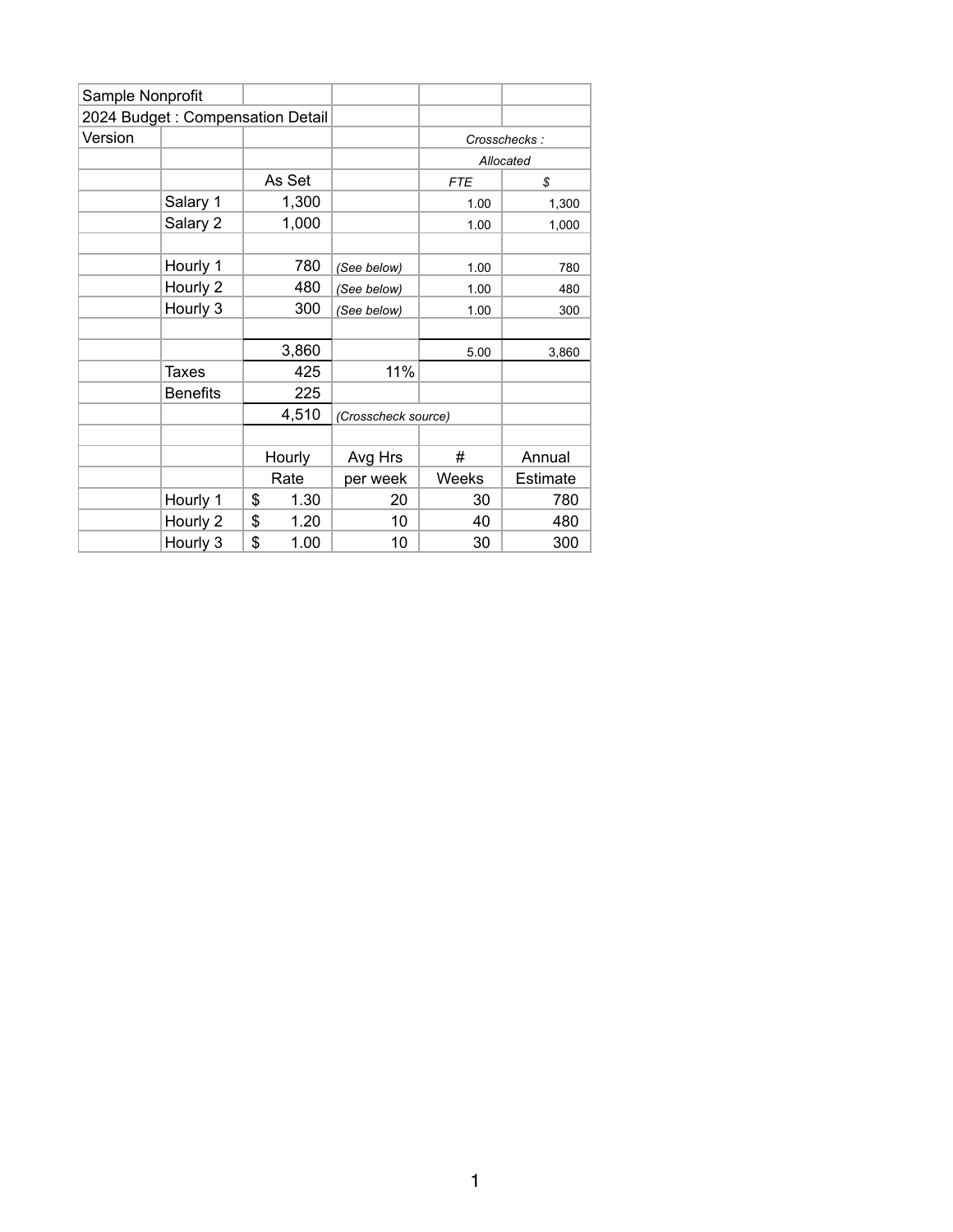| Sample Nonprofit |                            |                                |                          |                |                          |                |             |
|------------------|----------------------------|--------------------------------|--------------------------|----------------|--------------------------|----------------|-------------|
|                  | 2024 Budget: Agency        |                                |                          |                |                          |                |             |
| Version          |                            |                                |                          |                |                          |                |             |
|                  |                            |                                | Allocated                |                | Insurance premiums       |                |             |
|                  |                            | <b>FTE</b>                     | Comp                     | Medical        | Dental                   |                |             |
|                  | Salary 1                   | 0.25                           | 325                      | 175            | 50                       | 550            |             |
|                  | Salary 2                   | 0.15                           | 150                      | $\blacksquare$ | $\blacksquare$           | 150            |             |
|                  |                            |                                |                          |                |                          |                |             |
|                  | Hourly 1                   | $\mathbf{r}$                   | $\blacksquare$           | $\blacksquare$ | $\blacksquare$           | $\blacksquare$ |             |
|                  | Hourly 2                   | $\blacksquare$                 | $\overline{\phantom{a}}$ | $\blacksquare$ | $\blacksquare$           | $\blacksquare$ |             |
|                  | Hourly 3                   | $\blacksquare$                 | L,                       | $\blacksquare$ | $\blacksquare$           | $\blacksquare$ |             |
|                  |                            |                                |                          |                |                          |                |             |
|                  |                            |                                | 475                      | 175            | 50                       | 700            |             |
|                  |                            |                                |                          |                |                          |                |             |
|                  |                            |                                |                          |                |                          |                |             |
|                  | <b>Expenses</b>            |                                |                          |                |                          |                |             |
|                  |                            | Occupancy (rent and utilities) |                          |                | 562                      |                | \$38 per mo |
|                  |                            | Insurance                      |                          |                | 165                      |                | 13.75/mont  |
|                  |                            | Legal, accounting              |                          |                | 100                      |                | Compilatior |
|                  |                            | Equipment                      |                          |                | $\overline{\phantom{a}}$ |                |             |
|                  |                            | Supplies                       |                          |                | $\blacksquare$           |                |             |
|                  |                            | Printing and copying           |                          |                | 15                       |                | 100 Flyers  |
|                  |                            | Telecommunications             |                          |                | 120                      |                | \$10/month  |
|                  |                            | Travel and meetings            |                          |                | 425                      |                | Conference  |
|                  |                            | Marketing and advertising      |                          |                | 1,050                    |                | Web \$500,  |
|                  |                            | Staff training/development     |                          |                | 715                      |                | Professiona |
|                  |                            | Contract services              |                          |                | $\blacksquare$           |                |             |
|                  |                            | Other                          |                          |                | $\blacksquare$           |                |             |
|                  |                            | Other                          |                          |                | $\blacksquare$           |                |             |
|                  |                            | Other                          |                          |                |                          |                |             |
|                  | <b>Total cash expenses</b> |                                |                          |                | 3,152                    |                |             |
|                  |                            |                                |                          |                |                          |                |             |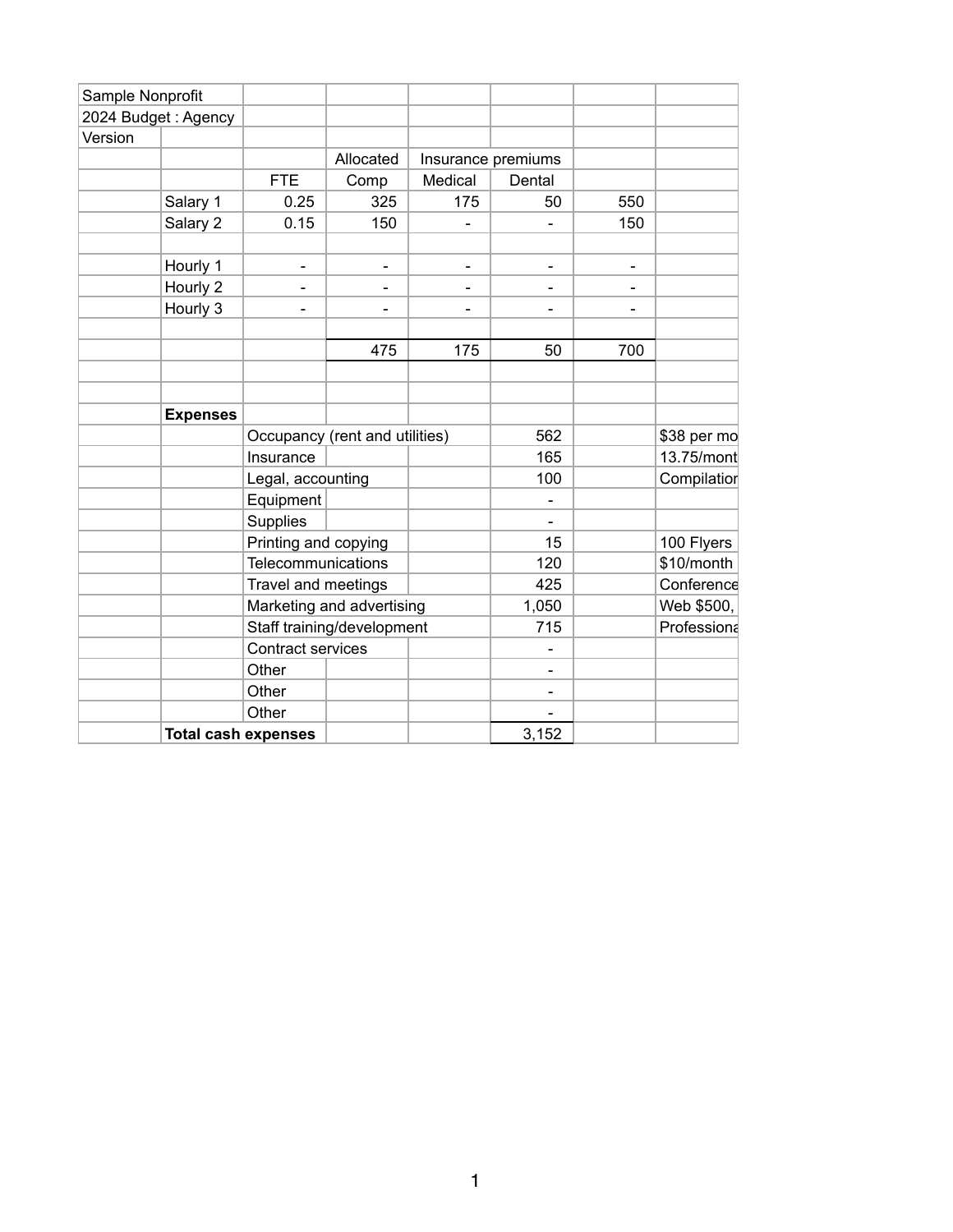| Sample Nonprofit |                            |                      |                                |  |                          |            |
|------------------|----------------------------|----------------------|--------------------------------|--|--------------------------|------------|
|                  | 2024 Budget: Program 1     |                      |                                |  |                          |            |
| Version          |                            |                      |                                |  |                          |            |
|                  |                            |                      | Allocated                      |  |                          |            |
|                  |                            | <b>FTE</b>           | Comp                           |  |                          |            |
|                  | Salary 1                   | 0.25                 | 325                            |  |                          |            |
|                  | Salary 2                   | 0.40                 | 400                            |  |                          |            |
|                  |                            |                      |                                |  |                          |            |
|                  | Hourly 1                   | 0.75                 | 585                            |  |                          |            |
|                  | Hourly 2                   | 0.25                 | 120                            |  |                          |            |
|                  | Hourly 3                   |                      |                                |  |                          |            |
|                  |                            |                      |                                |  |                          |            |
|                  |                            |                      | 1,430                          |  |                          |            |
|                  |                            |                      |                                |  |                          |            |
|                  |                            |                      |                                |  |                          |            |
|                  | <b>Expenses</b>            |                      |                                |  |                          |            |
|                  |                            |                      | Occupancy (rent and utilities) |  | $\blacksquare$           |            |
|                  |                            | Insurance            |                                |  | $\blacksquare$           |            |
|                  |                            | Legal, accounting    |                                |  | Ξ.                       |            |
|                  |                            | Equipment            |                                |  | $\blacksquare$           |            |
|                  |                            | Supplies             |                                |  | 35                       | 25 Widgets |
|                  |                            | Printing and copying |                                |  | 85                       | Worksheets |
|                  |                            | Telecommunications   |                                |  | $\overline{\phantom{0}}$ |            |
|                  |                            | Travel and meetings  |                                |  | $\overline{\phantom{0}}$ |            |
|                  |                            |                      | Marketing and advertising      |  | Ξ.                       |            |
|                  |                            |                      | Staff training/development     |  | Ξ.                       |            |
|                  |                            | Contract services    |                                |  | $\blacksquare$           |            |
|                  |                            | Other                |                                |  | -                        |            |
|                  |                            | Other                |                                |  | $\overline{\phantom{0}}$ |            |
|                  |                            | Other                |                                |  |                          |            |
|                  | <b>Total cash expenses</b> |                      |                                |  | 120                      |            |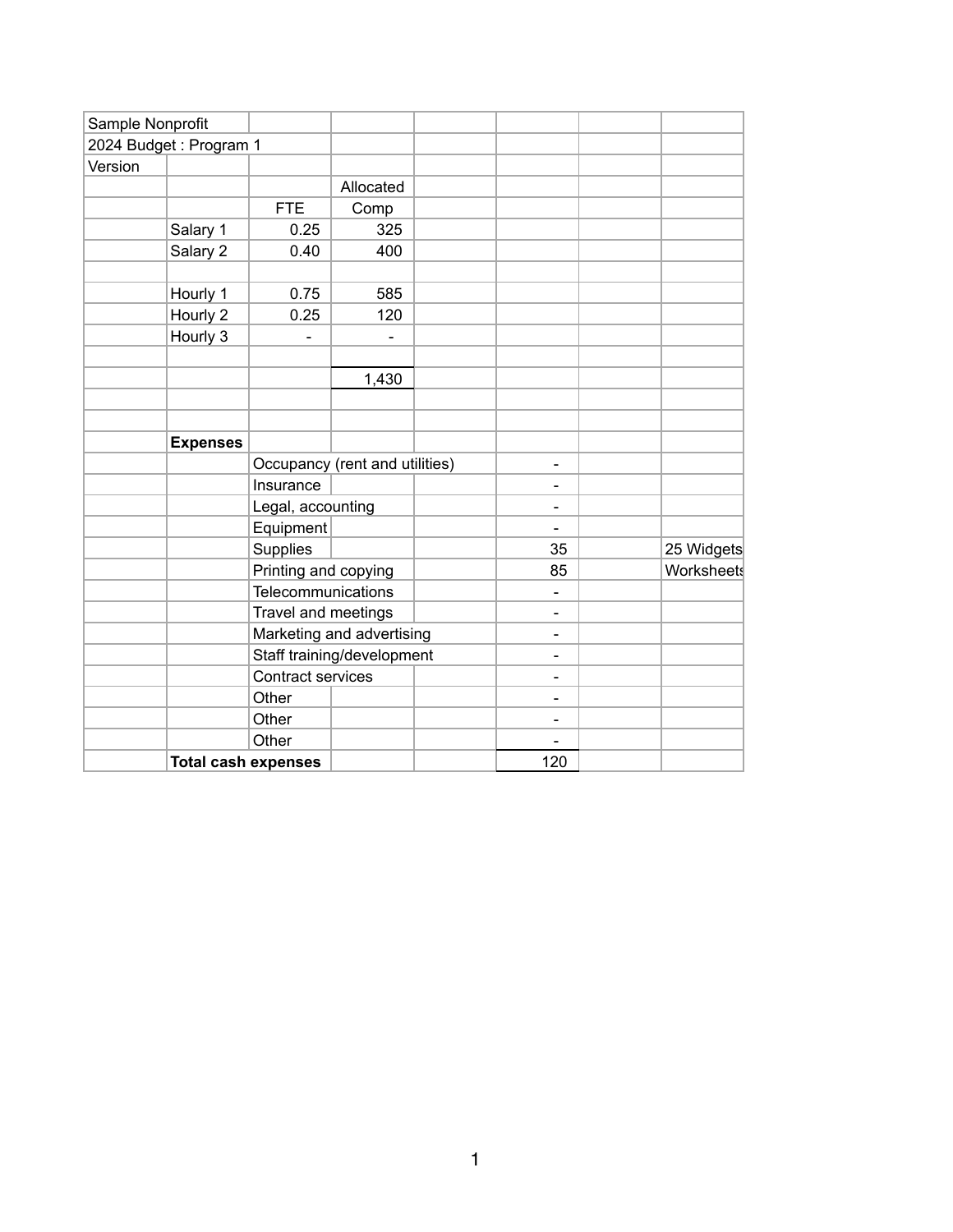| Sample Nonprofit       |                 |                                |           |                              |              |
|------------------------|-----------------|--------------------------------|-----------|------------------------------|--------------|
| 2024 Budget: Program 2 |                 |                                |           |                              |              |
| Version                |                 |                                |           |                              |              |
|                        |                 |                                | Allocated |                              |              |
|                        |                 | <b>FTE</b>                     | Comp      |                              |              |
|                        | Salary 1        | 0.25                           | 325       |                              |              |
|                        | Salary 2        | 0.20                           | 200       |                              |              |
|                        |                 |                                |           |                              |              |
|                        | Hourly 1        | 0.25                           | 195       |                              |              |
|                        | Hourly 2        | 0.50                           | 240       |                              |              |
|                        | Hourly 3        | 0.50                           | 150       |                              |              |
|                        |                 |                                |           |                              |              |
|                        |                 |                                | 1,110     |                              |              |
|                        |                 |                                |           |                              |              |
|                        |                 |                                |           |                              |              |
|                        | <b>Expenses</b> |                                |           |                              |              |
|                        |                 | Occupancy (rent and utilities) |           | $\qquad \qquad \blacksquare$ |              |
|                        |                 | Insurance                      |           | $\blacksquare$               |              |
|                        |                 | Legal, accounting              |           | $\blacksquare$               |              |
|                        |                 | Equipment                      |           | $\overline{\phantom{a}}$     |              |
|                        |                 | Supplies                       |           | 23                           | 115 machin   |
|                        |                 | Printing and copying           |           | $\qquad \qquad \blacksquare$ |              |
|                        |                 | Telecommunications             |           | $\overline{\phantom{a}}$     |              |
|                        |                 | Travel and meetings            |           | $\qquad \qquad$              |              |
|                        |                 | Marketing and advertising      |           | $\overline{\phantom{a}}$     |              |
|                        |                 | Staff training/development     |           |                              |              |
|                        |                 | Contract services              |           | 1,200                        | 4 Specialist |
|                        |                 | Other                          |           | $\qquad \qquad \blacksquare$ |              |
|                        |                 | Other                          |           | $\overline{\phantom{a}}$     |              |
|                        |                 | Other                          |           |                              |              |
|                        |                 | <b>Total cash expenses</b>     |           | 1,223                        |              |